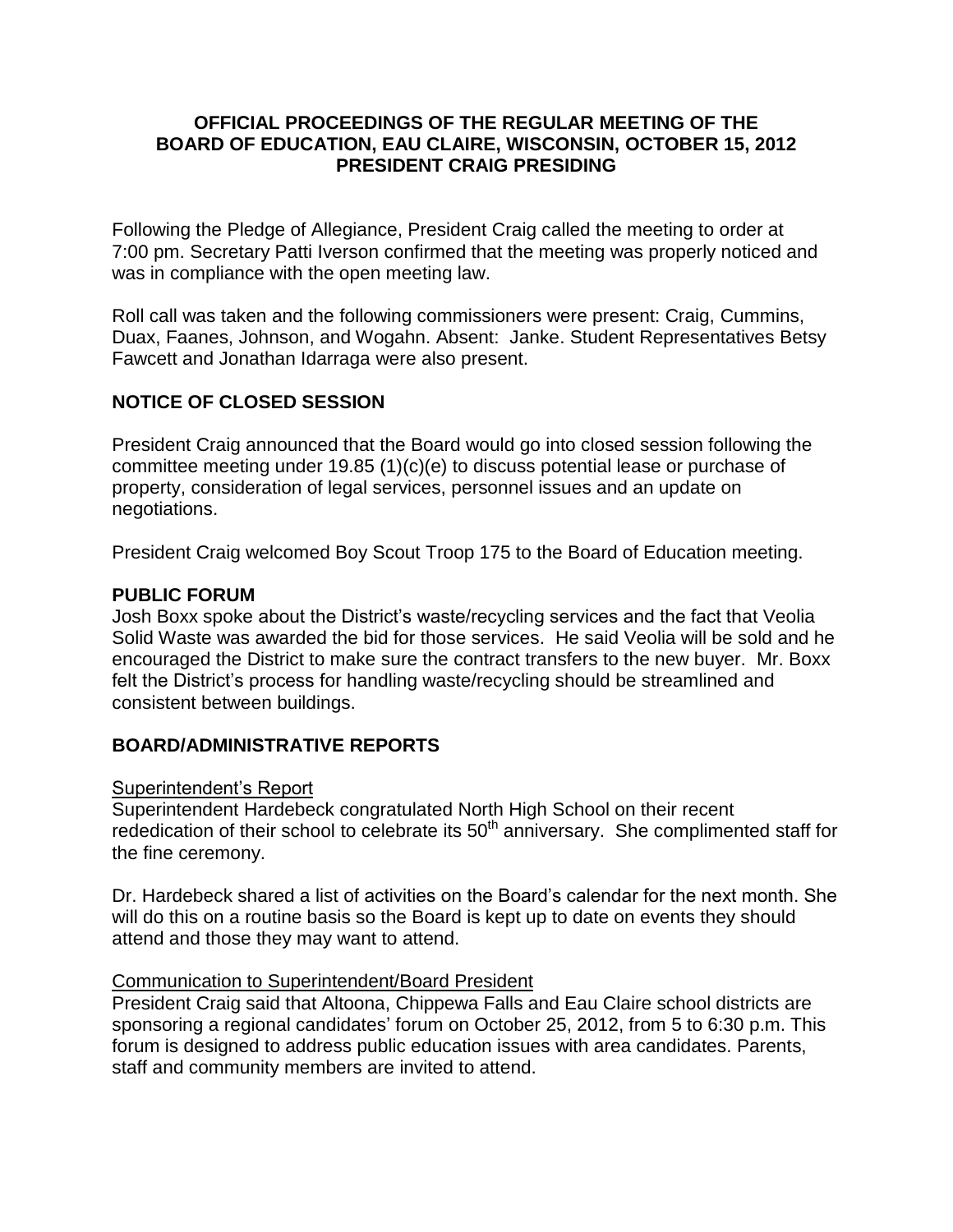Student Representative Report

There was nothing to report.

# Other Reports

# *Policy and Governance Committee*

The committee met to discuss the issue of equity and the development of a policy. The group is waiting to receive data from the state on this. President Craig suggested the group get meetings scheduled into the future, so they can keep moving forward with policy development.

### *Budget Development Committee*

There was nothing to report.

# Update on Strategies for Promoting Equity

A written update on strategies for promoting equity was shared with the Board. The Board asked for follow up on social/emotional interventions and to get specific strategies the District is using on things such as increasing enrollments in AP classes. Board members were encouraged to send specific questions to Dr. Hardebeck so she can coordinate with Mr. Leibham. The Board also asked to include all students, PreK-12, in the conversations.

# Update on Waste/Recycling Services

Mr. Van De Water was asked to provide information to the Board on any District policies or procedures that would govern when items that the District bids out are brought to the Board for approval.

# **CONSENT RESOLUTION AGENDA**

Board members asked to pull Resolutions 1, 2 and 5 from the consent agenda.

Com. Wogahn moved, seconded by Com. Faanes, to approve the consent resolution agenda consisting of the following items:

- The minutes of closed session of October 1, 2012, as mailed.
- The gifts in the amount of \$9,353.99 for the period September 1, 2012, through September 30, 2012, as presented.

Consent resolution agenda items approved by unanimous roll call vote.

# **INDIVIDUALLY CONSIDERED RESOLUTIONS**

# **Resolution #1—Minutes of Closed Session of September 10, 2012**

The minutes did not reflect who made the motion to adjourn from closed session. That amendment was made.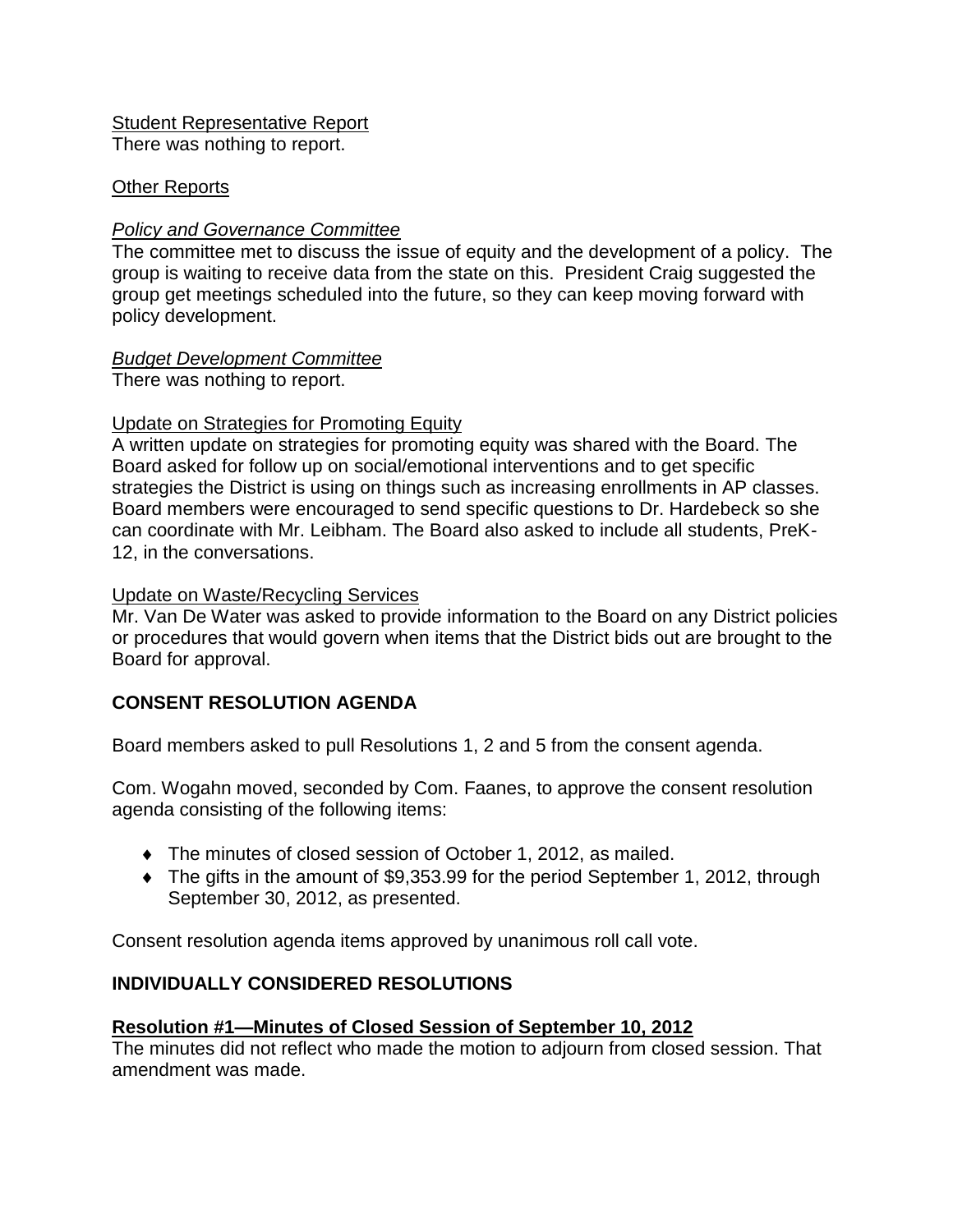Com. Wogahn moved, seconded by Com. Faanes, to approve closed session minutes of September 10, 2012 as amended. Carried by unanimous roll call vote

### **Resolution #2—Minutes of Board Meeting of October 1, 2012**

The committee meeting minutes were amended to reflect 'proposed' changes that were recommended to be made to the non-renewal sections for administrators and teachers in the Employee Handbook.

Com. Faanes moved, seconded by Com. Wogahn, to approve minutes of October 1, 2012, Board meeting as amended. Carried by unanimous roll call vote

#### **Resolution #5—Employment Report**

Ms. Marks explained that the leave request for 1.0 FTE for Ron Martin represents a full release of his entire contract. This request replaces the previous .8 FTE request.

Com. Wogahn moved, seconded by Com. Faanes, to approve the employment report of October 15, 2012, as presented. Carried by unanimous roll call vote

#### **Resolution #6—Bills Payable**

Com. Duax moved, seconded by Com. Johnson, to approve payment of all bills in the amount of \$13,039,825.99 and net payroll in the amount of \$3,616,314.33 for the period September 1, 2012 through September 30, 2012. Carried by the following roll call vote: Ayes: Craig, Cummins, Duax, Johnson, and Wogahn. Abstained: Faanes.

Regular meeting adjourned.

Submitted by Patti Iverson, Board Secretary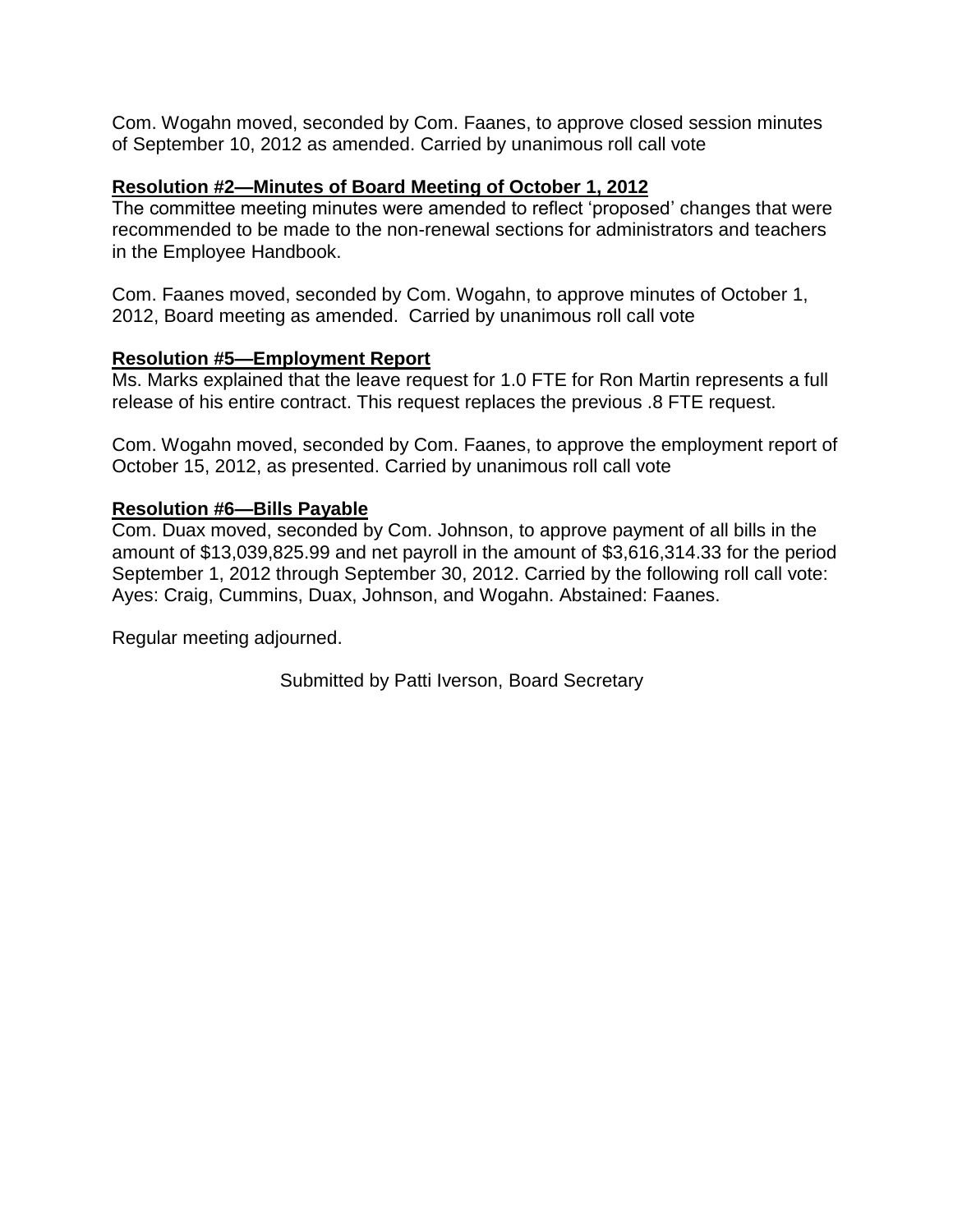#### **COMMITTEE MEETING BOARD OF EDUCATION – EAU CLAIRE, WISCONSIN OCTOBER 15, 2012**

1. Call to Order – Committee Meeting

Board Members present: Craig, Cummins, Duax, Faanes, Johnson, and Wogahn. Absent: Janke. Student Representatives Betsy Fawcett and Jonathan Idarraga were also present.

- 2. Committee Reports/Items for Discussion
	- A. Update on Board Policies for Review and Revision

Michelle Golden explained that there are a number of Board policies that are out of date due to changes in law, need modification due to the Employee Handbook updates, or do not align with new procedures. She shared several policies that will need updating. She said some of the changes will be minor edits while others will have to go to the Policy & Governance Committee before they come to the Board for approval. She will bring changes to the Board starting in January 2013 and hopes to have all updates completed by March 2013.

The Board asked to have a process in place so that as alerts in law changes come out, revisions are made. Dr. Hardebeck will develop something based on WASB's Policy Resource Guide.

Ms. Golden recommended that the focus be on law changes and subsequent updates first, followed by Employee Handbook updates and then new administrative procedures. When there are changes in the law, those changes could come through on the consent agenda. Board policies should take precedence over the Employee Handbook; the handbook should not violate Board policy.

It was suggested that the worksheet that was developed to implement policy changes should be used to screen whether changes are minor edits or are substantial matters to be brought to the Policy & Governance Committee for review and recommendations.

B. PBIS and Electronic Devices at the High School

High school principals, Dave Oldenberg (Memorial) and Dave Valk (North), talked about Positive Behavior Intervention Supports (PBIS) and shared examples of how student behavior infractions are recorded, how the data is assessed and how that influences decision-making in the buildings. They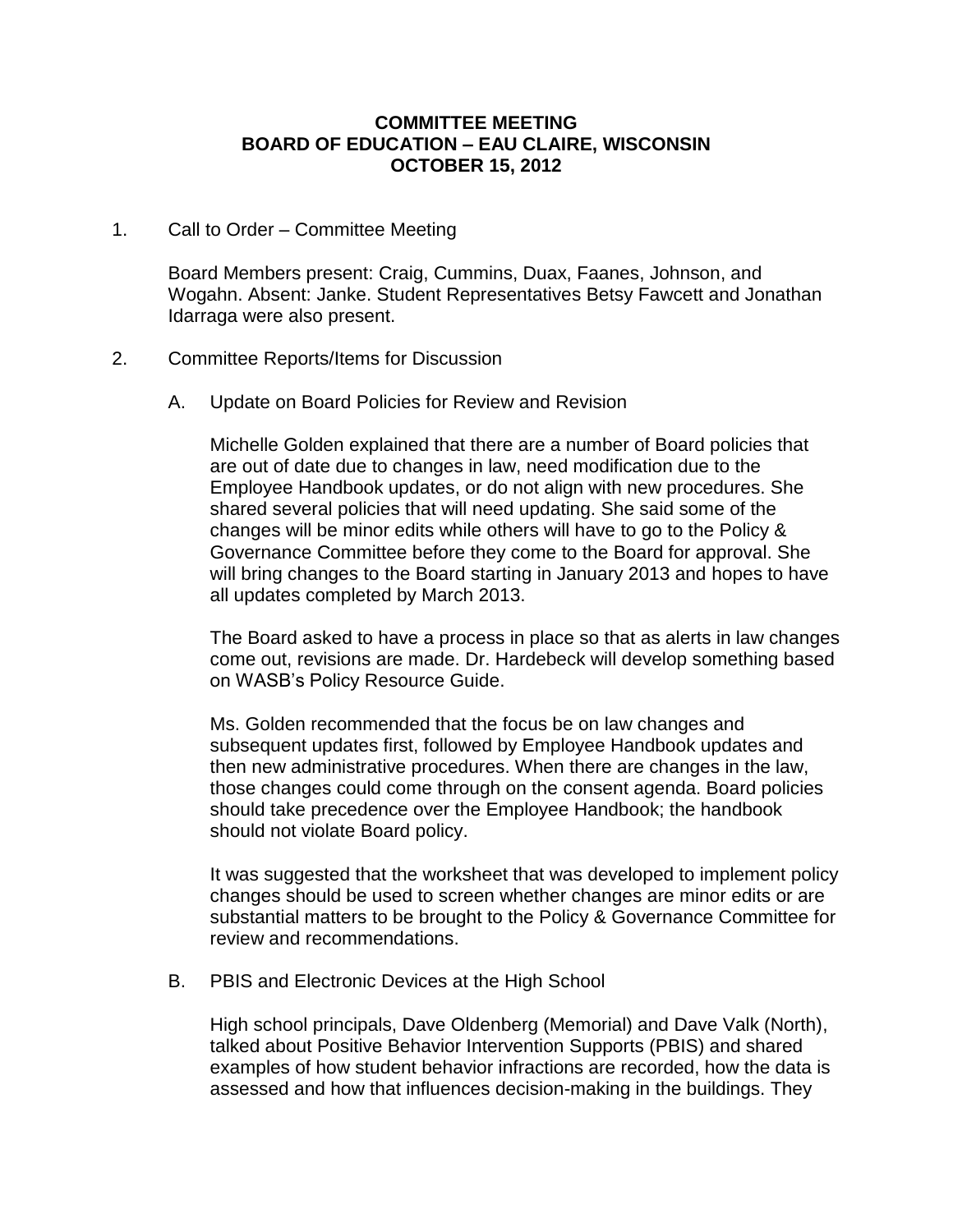also looked specifically at the implementation of the new electronic device policy and how students have responded to those changes.

There are many positive outcomes of PBIS including reduced office discipline referrals; decreased use of reactive, punishment-based consequences including suspensions; more time spent on academic instruction and less time spent on addressing misbehavior; efficient and effective use of limited resources; and improved school climate. The expectation is that this is led by staff not administration.

The School-Wide Information Systems (SWIS) data identifies areas of teaching and system adjustments to prevent student behavior from interfering with learning. School personnel are able to identify school expectations that need to be retaught on an individual and school level. The data can break down how specific areas or time of day influences where most infractions occur. Staff has worked hard to have a uniform language so expectations are the same throughout the building.

The Board asked for a written report on the prevalence of using electronic devices for instructional purposes, and the impact on student achievement. The student representatives felt that electronic devices are being used very effectively in the classroom.

Administration was asked to provide an update on the use of electronic devices at the middle school level.

3. Request for Future Agenda Items

Com. Duax asked to have a review of the District's bidding policy and when items should be brought to the Board for approval, specifically as it relates to the recycling/waste bid.

- 4. Other Business
- 5. Motion to go into Closed Session

Com. Cummins moved, seconded by Com. Wogahn, to go into closed session under 19.85 (1)(c)(e) to discuss potential lease or purchase of property, consideration of legal services, personnel issues and an update on negotiations. Carried by unanimous roll call vote.

The Board adjourned to closed session at 8:37 p.m.